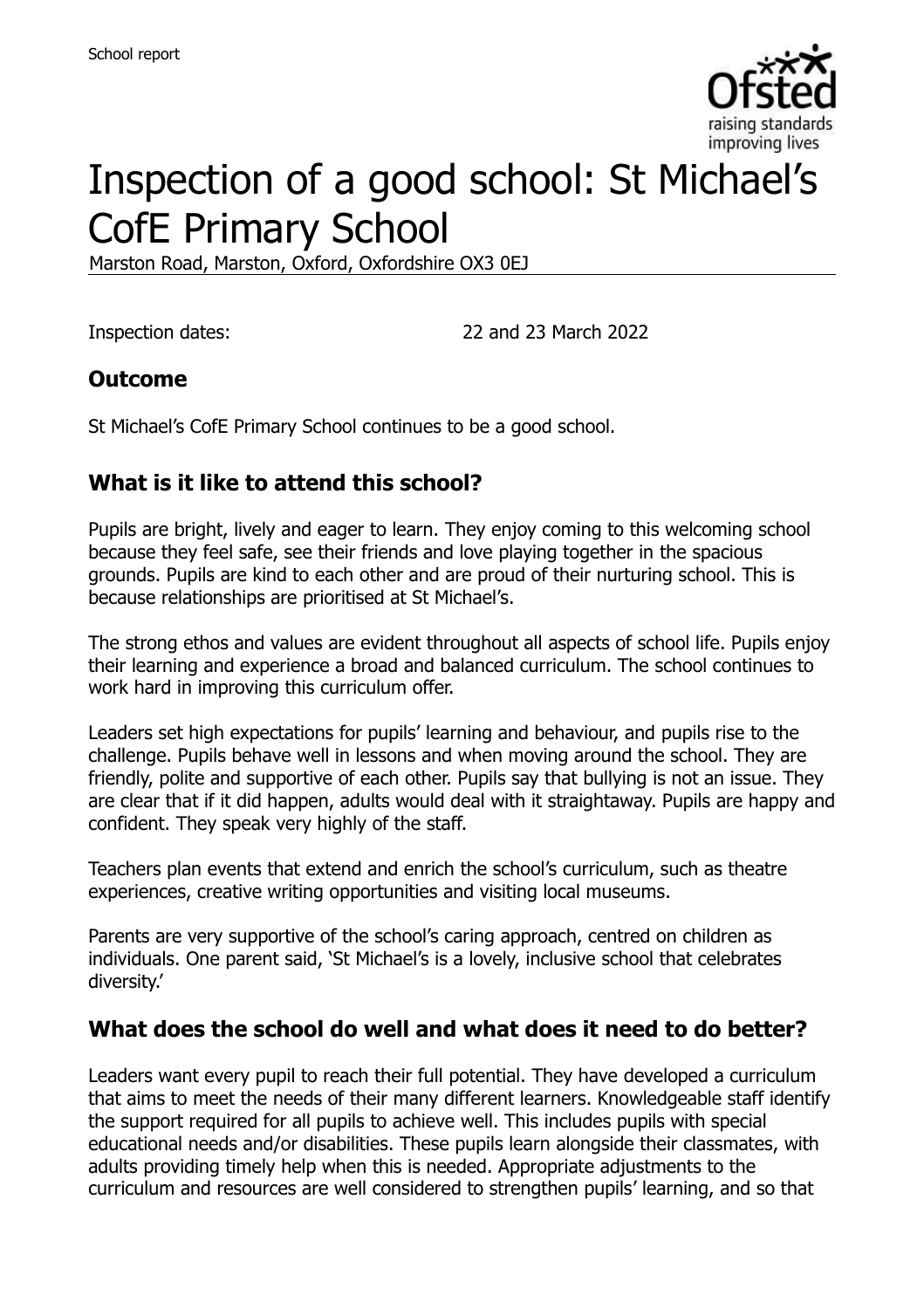

they feel included with their peers. For example, in early years, the language intervention programme enables children to build their vocabulary, learn comprehension skills and use new knowledge confidently alongside their friends in class.

Leaders have made important changes to enhance the curriculum and address identified weaknesses. Teaching in some foundation subjects, such as history, is now helping pupils build up knowledge step by step. However, leaders accept that this curriculum development is not yet finished and have clear plans to address this. Teachers and leaders do not use assessment well enough to improve learning. For example, it is not used to help pupils embed and use knowledge fluently. Neither is it used to consistently check understanding or inform future teaching in all areas of learning.

In the early years, the caring environment ensures that children settle quickly. Staff confidently build children's knowledge and skills across all the areas of learning. Children's introduction to reading and early mathematics is a positive and enjoyable experience. Consequently, children are well prepared to enter Year 1.

The teaching of reading is given high priority here and begins immediately when children join the early years. Pupils develop a love of reading through exploring challenging books. Pupils enjoy reading books both with their teachers or when choosing from the wellstocked, popular library. Staff interact skilfully with pupils to develop, assess and enhance their reading skills. They follow a sequenced programme that helps them learn and practise their phonics. Committed staff provide additional support for any pupils who find reading more difficult.

Lessons are busy and purposeful. Pupils know and follow the clear rules and routines that are in place. Staff model their high expectations and positively reinforce these to keep the focus on learning. This starts from the early years onwards. Pupils respond very well, showing a willingness to learn and make the right choices. At playtimes, pupils are well supervised to take part in a wide range of challenging activities. They are proud of their outside environment and look after it carefully.

Leaders prioritise personal development with all pupils in mind. Pupils understand why it is important to show respect for others because they are skilfully taught to do so. Planned opportunities also promote pupils' character development and enable them to reflect on the school's embedded values, such as love, determination and honesty. Pupils' knowledge of friendship and manners is reflected in their kind and responsible actions. For example, they have considered their own impact and reduced food waste at school. Pupils have engaged in anti-bullying programmes and worked with their local MP to understand about life beyond the school gates. Clubs, residential trips and local visits to parks and gardens enhance pupils' school life.

Governors work well with leaders and are committed to the school. They have an accurate view of the school's strengths and weaknesses. They are planning carefully to prioritise the school's next steps with leaders. Staff are proud to work at St Michael's. They appreciate and value the way that leaders are considerate and compassionate. For example, leaders listen and include staff in decisions about workload and new initiatives.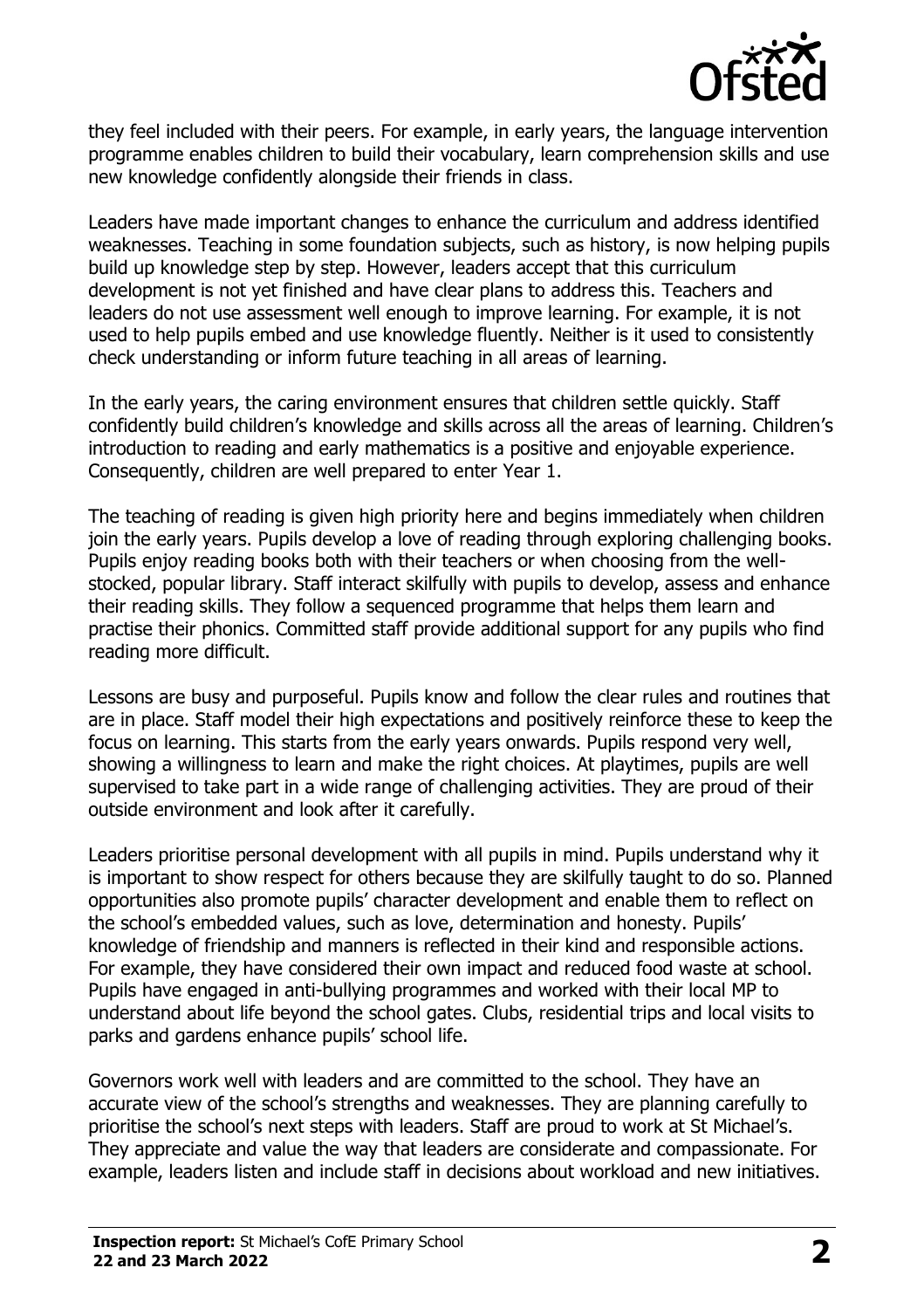

# **Safeguarding**

The arrangements for safeguarding are effective.

Leaders know the community very well. This means they are alert to any concerns around the safety and well-being of pupils. Effective training ensures that staff know their role in reporting concerns so that prompt action can be taken. Leaders work well with external agencies to provide support when it is needed. Pupils are given help and advice about how to stay safe, including when online. Leaders check staff's suitability to work with children before they start work at the school. When it was identified that some records were incomplete the headteacher took prompt action to address this.

# **What does the school need to do to improve?**

# **(Information for the school and appropriate authority)**

- $\blacksquare$  Not all subjects in the curriculum have sufficiently detailed plans that set out the essential knowledge pupils should learn. This means that pupils cannot always securely build on prior knowledge because the component knowledge and sequencing of the curriculum has not been finished. The history curriculum is a particular example. Leaders should therefore continue to develop their curriculum thinking in a few foundation subjects to ensure that plans fully prioritise improving teachers' expertise through further training.
- Assessment in some foundation subjects, for example in history, is not consistently in place. As a result, teachers do not know how secure pupils are in their knowledge acquisition. Teachers do not always know where gaps in knowledge are to assist in producing the next steps in learning. Leaders should monitor the effectiveness of assessments to ensure that pupils embed knowledge and use it fluently.

# **Background**

When we have judged a school to be good, we will then normally go into the school about once every four years to confirm that the school remains good. This is called a section 8 inspection of a good or outstanding school, because it is carried out under section 8 of the Education Act 2005. We do not give graded judgements on a section 8 inspection. However, if we find evidence that a school would now receive a higher or lower grade, then the next inspection will be a section 5 inspection. Usually this is within one to two years of the date of the section 8 inspection. If we have serious concerns about safeguarding, behaviour or the quality of education, we will deem the section 8 inspection as a section 5 inspection immediately.

This is the first section 8 inspection since we judged the school to be good in February 2017.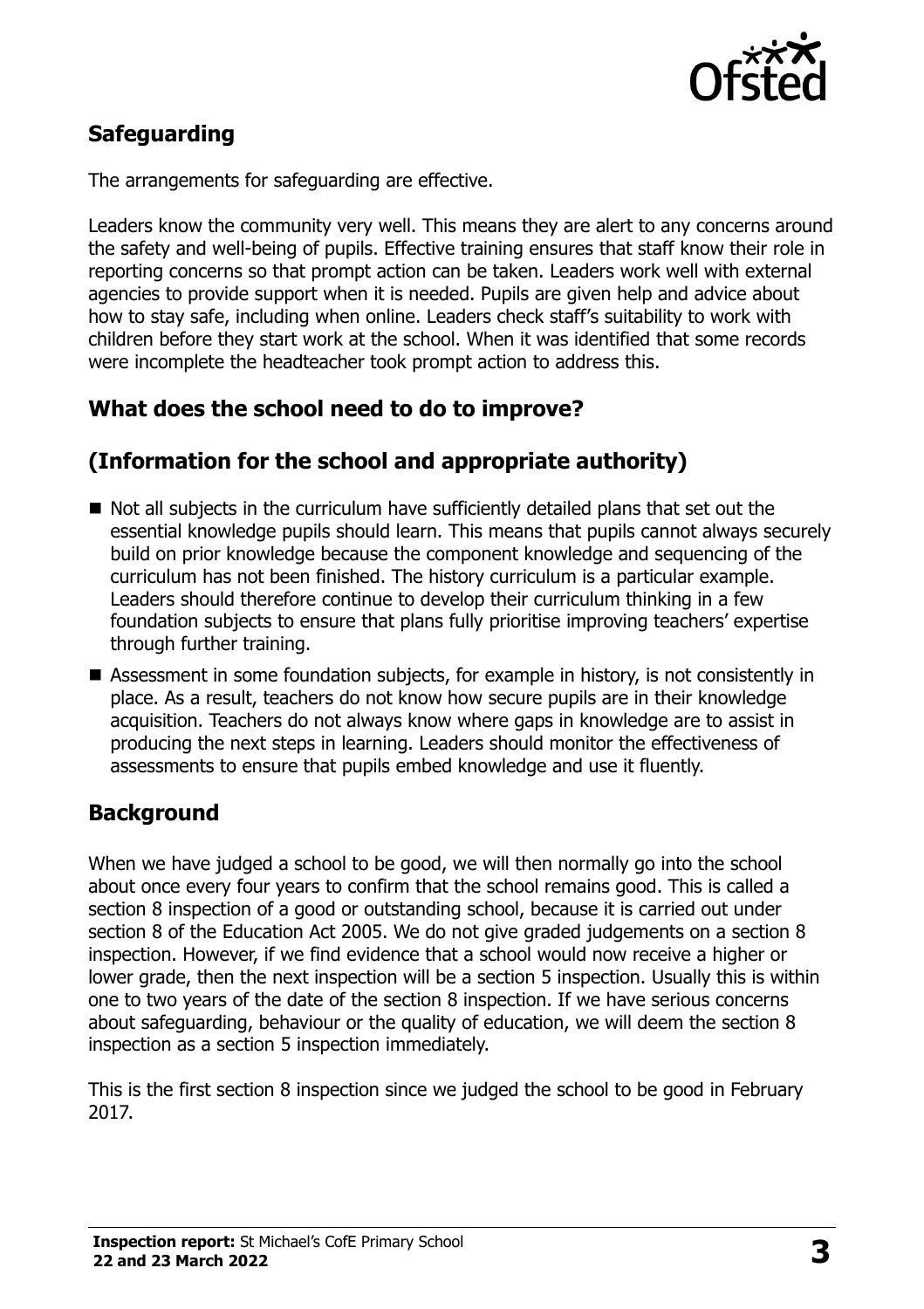

#### **How can I feed back my views?**

You can use [Ofsted Parent View](https://parentview.ofsted.gov.uk/) to give Ofsted your opinion on your child's school, or to find out what other parents and carers think. We use information from Ofsted Parent View when deciding which schools to inspect, when to inspect them and as part of their inspection.

The Department for Education has further [guidance](http://www.gov.uk/complain-about-school) on how to complain about a school.

If you are the school and you are not happy with the inspection or the report, you can [complain to Ofsted.](https://www.gov.uk/complain-ofsted-report)

#### **Further information**

You can search for [published performance information](http://www.compare-school-performance.service.gov.uk/) about the school.

In the report, '[disadvantaged pupils](http://www.gov.uk/guidance/pupil-premium-information-for-schools-and-alternative-provision-settings)' refers to those pupils who attract government pupil premium funding: pupils claiming free school meals at any point in the last six years and pupils in care or who left care through adoption or another formal route.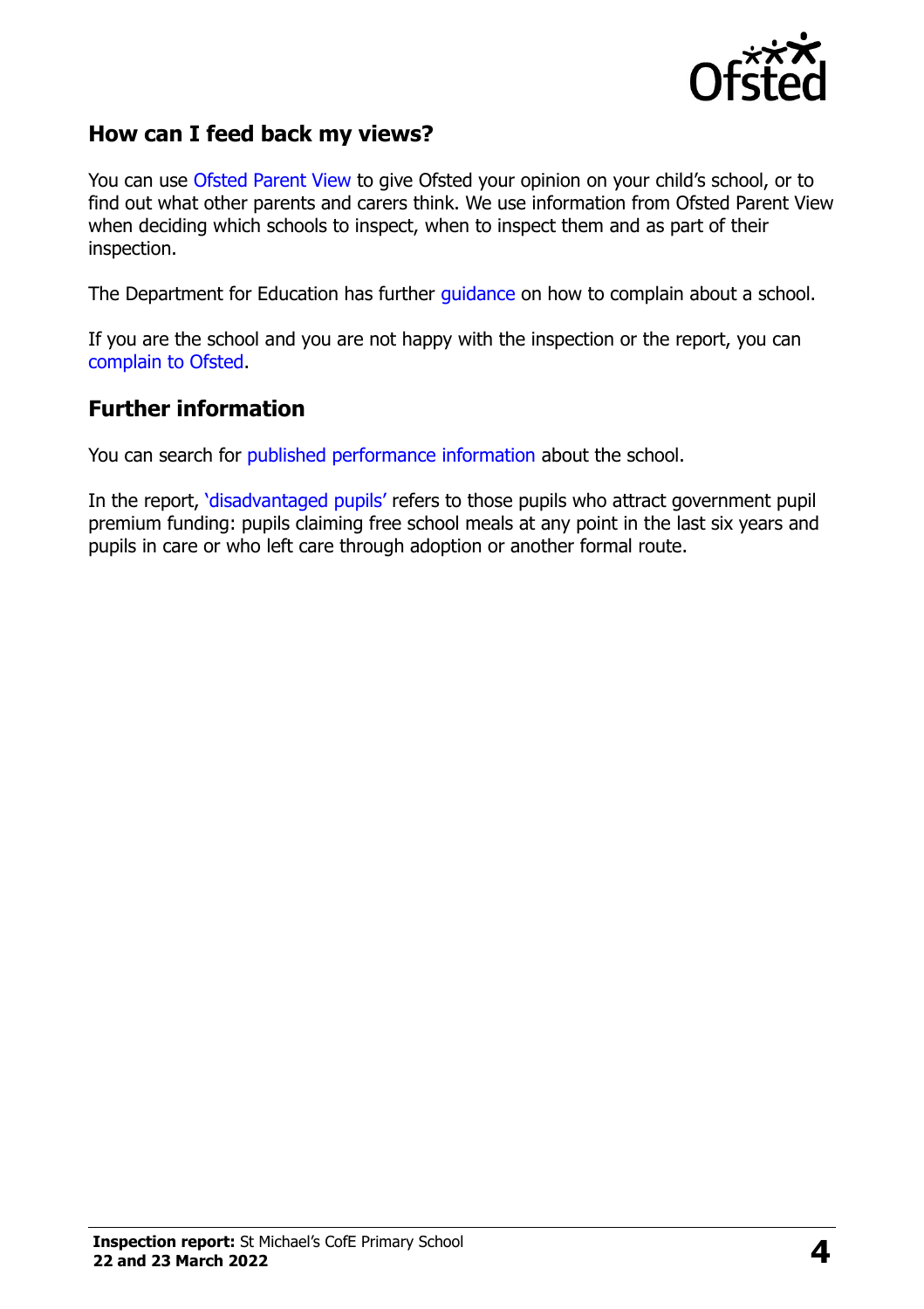

### **School details**

| Unique reference number             | 123143                           |
|-------------------------------------|----------------------------------|
| <b>Local authority</b>              | Oxfordshire                      |
| <b>Inspection number</b>            | 10211455                         |
| <b>Type of school</b>               | Primary                          |
| <b>School category</b>              | Maintained                       |
| Age range of pupils                 | 4 to 11                          |
| <b>Gender of pupils</b>             | Mixed                            |
| Number of pupils on the school roll | 195                              |
| <b>Appropriate authority</b>        | The governing body               |
| <b>Chair of governing body</b>      | Elaine Bardwell                  |
| <b>Headteacher</b>                  | <b>Rosalind Owen</b>             |
| Website                             | www.st-michaels-oxf.oxon.sch.uk/ |
| Date of previous inspection         | 21 February 2017                 |

# **Information about this school**

- St Michael's Church of England Primary School is voluntary aided and received its last section 48 inspection in January 2017. The next inspection is due in 2022/23.
- There is an after-school and breakfast club, run on site and managed by the school.
- The school currently uses an unregistered alternative provision.

#### **Information about this inspection**

This was the first routine inspection the school received since the COVID-19 pandemic began. The inspector discussed the impact of the pandemic with leaders and has taken that into account in their evaluation of the school.

- The inspector held meetings with the headteacher, the deputy headteacher and the special educational needs coordinator. The inspector met with 11 governors, including the chair of governors. The inspector held separate meetings with a representative from the Diocese of Oxford and the local authority.
- The inspector carried out deep dives in reading, mathematics and history. For each deep dive, the inspector discussed the curriculum with subject leaders, visited a sample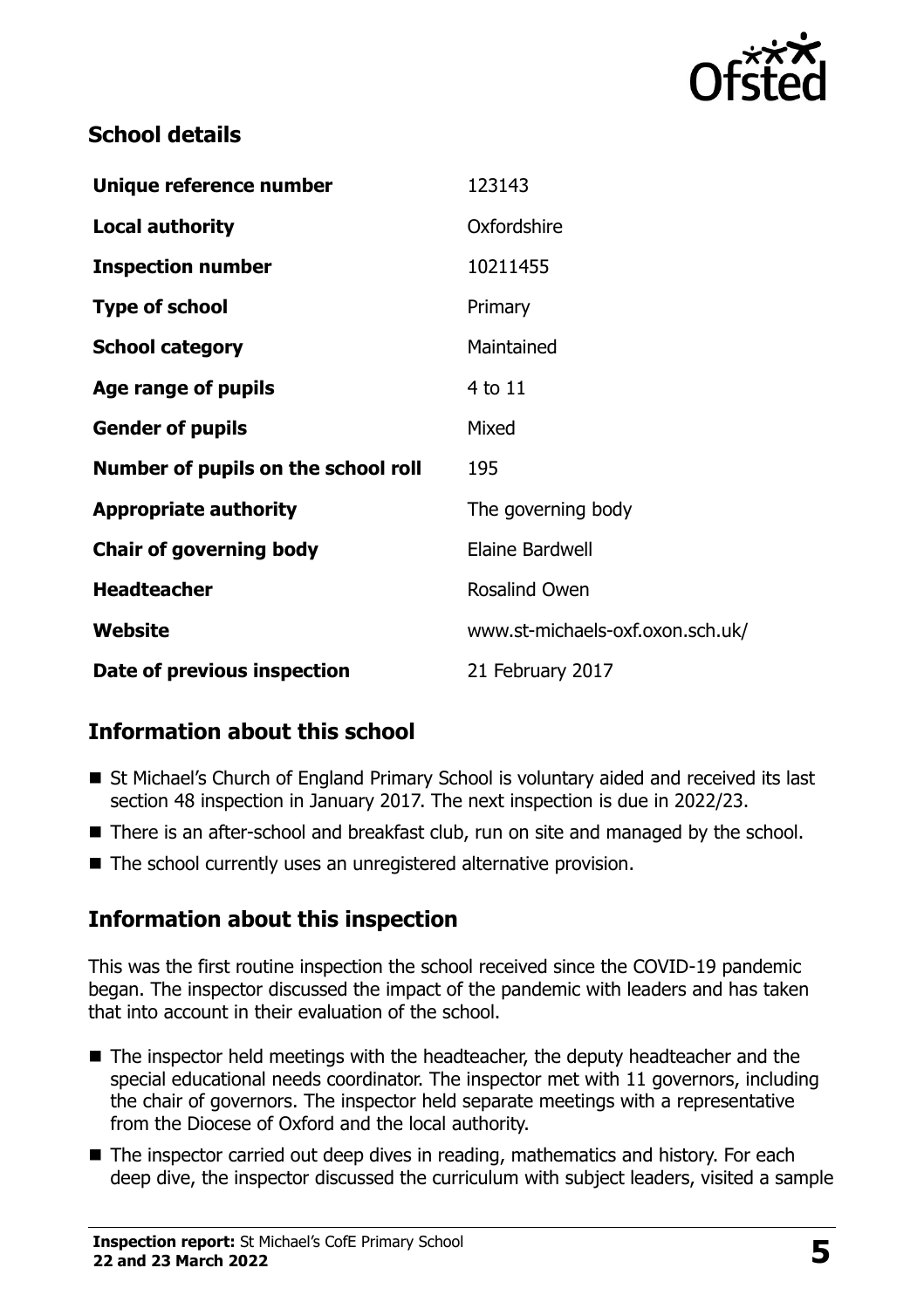

of lessons, spoke to teachers and teaching assistants, spoke to pupils about their learning and looked at samples of pupils' work. The inspector also heard pupils read.

- To inspect safeguarding, the inspector reviewed a wide range of safeguarding documentation, including the school's record of recruitment checks. The inspector met with the designated safeguarding lead and also spoke with pupils and staff.
- The inspector took account of parents' responses to Ofsted's survey, Ofsted Parent View, and parents' written comments. The inspector also talked with parents on the morning of the second day of inspection.
- The inspector gathered pupils' views throughout the day, during lesson visits as well as at playtimes and lunchtime, and took account of the confidential pupil survey.
- The inspector met with a range of staff to gather their views about the school and took account of staff's responses to Ofsted's confidential staff survey.

#### **Inspection team**

Gareth Flemington, lead inspector Her Majesty's Inspector